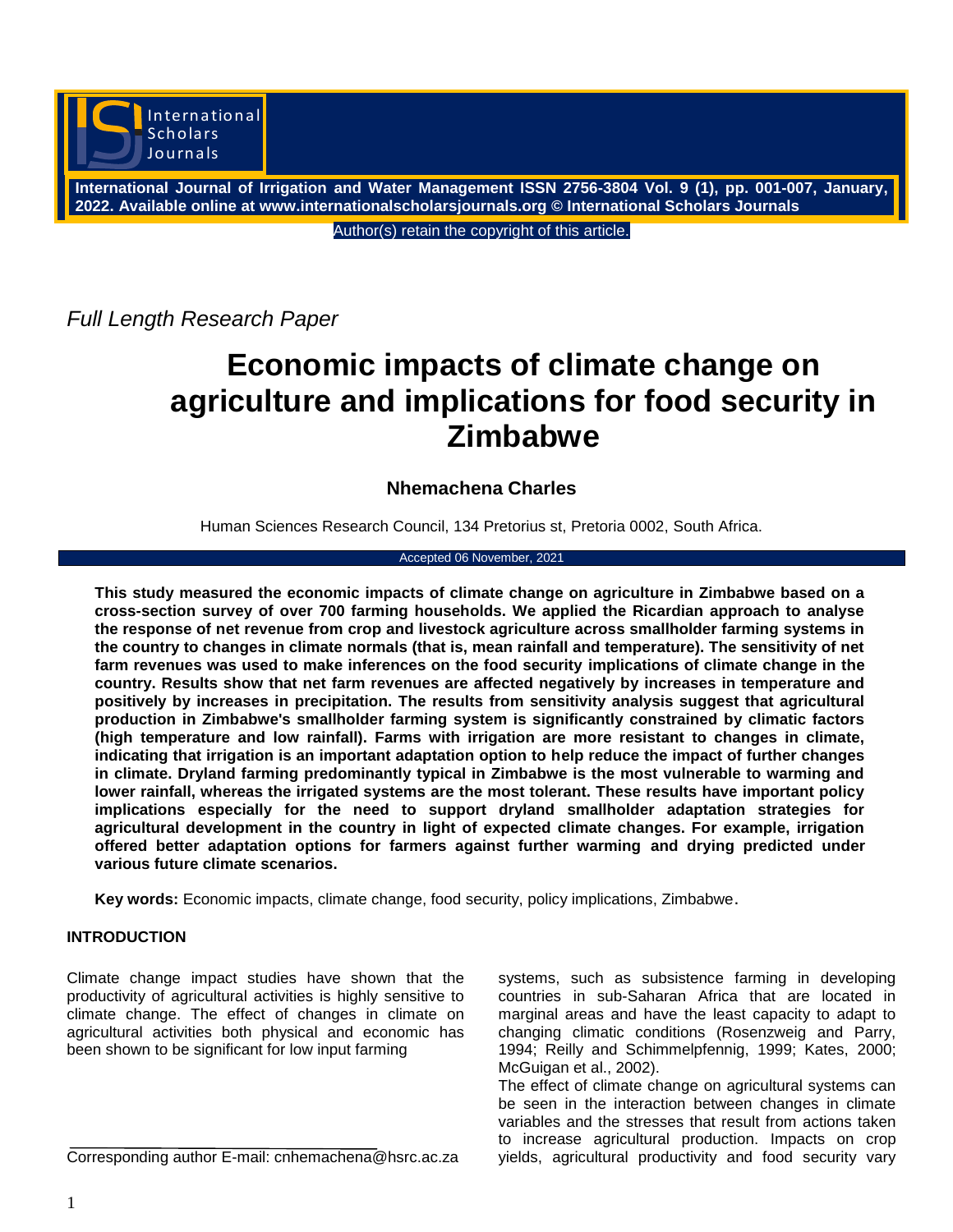depending on the types of agricultural practices and systems (Watson et al., 1997). There is growing evidence that further increases in global warming leading to changes in main climate variables - temperature, precipitation, sea level rise, atmospheric carbon dioxide content and incidence of extreme events - may significantly affect African agricultural production (Watson et al., 1997), with the result that the livelihoods of subsistence farmers and pastoral peoples, who make up a large portion of rural populations in sub-Saharan Africa, could be negatively affected. For instance, in areas where temperatures are already warm, such as Zimbabwe and most parts of sub-Saharan Africa, further increases in temperature may actually slow down rather than stimulate plant growth, culminating in a general decrease in expected yield for most of the current food crops. The indirect effect of the increased temperatures is the anticipated reduction in effective rainfall even when current amounts of rainfall are sustained, culminating in greater incidence of crop failure.

Empirical agronomic studies in Zimbabwe have revealed that climate change has a negative effect on the agricultural performance of major crops. For instance, Muchena (1994) and Magadza (1994) showed that a 2°C rise in ambient temperature and a rise of mean temperature by 4°C significantly lowered yields. In another study, Makadho (1996) assessed the potential effects of climate change on corn, using a Global Circulation Model (GCM) and the dynamic crop growth model CERES-maize, and the results indicated that maize production was expected to significantly decrease by approximately 11 to 17%, under conditions of both irrigation and non-irrigation. A reduced crop growth period because of increases in temperature, particularly during the grain filling and ripening stages, has been found to be the main factor contributing to decreased yields. There has been extensive research on the impacts of climate change, but little on the economic impacts on agriculture in Zimbabwe. To fill this empirical gap, this study carries out an economic analysis of the potential impacts of climate change on Zimbabwe's agricultural sector at the farm level. It also incorporates a brief analysis of adaptation strategies being used by farmers to cushion themselves against changing climatic conditions. The agricultural sector remains the key sector of the economy in Zimbabwe, but agricultural policy making has not yet given enough attention to the impacts of climate change and related issues.

The main objective of this study is therefore to apply empirical methods to assess the economic impacts of climate change on agriculture in Zimbabwe.

#### **METHODOLOGY**

#### **Analytical model**

Impacts of climate change have been estimated using two main

approaches: (a) structural modelling of crop and farmer response, which combines crop agronomic response with economic/farmer management decisions and practices; and (b) spatial analogue models that measure observed spatial differences in agricultural production (Adams et al., 1998; Schimmelpfennig et al., 1996). Other impact assessment methods that have been used are the integrated impact assessment method and the agro-ecological zone method (Mendelsohn, 2000; Kurukulasuriya and Mendelsohn, 2006).

The main problem with using structural approaches (agronomiceconomic models) is that in aggregate studies inferences made to large areas and diverse agricultural production systems are based on results from very few laboratory and experimental sites (Adams et al., 1998; Shimmelpfenning et al., 1996). The spatial analogue approach on the other hand, uses cross section evidence to make statistical (econometric) estimations of how changes in climate would affect agricultural production across different climatic zones. The main advantage of this approach is that it gives evidence of changes in farmer management practices and decisions in response to changing climatic conditions (Mendelsohn and Dinar, 2003; Mendelsohn et al., 1994).

An example of the spatial analogue approach is the Ricardian cross-sectional approach that measures the performance of farmers, households and firms across spatial scales with different climates. The technique draws heavily on the underlying observation by Ricardo that under competition, land values reflect the productivity of the land (Mendelsohn and Dinar, 1999, 2003; Mendelsohn, 2000; Mendelsohn et al., 1996, 1994).

This study adopts the cross-section Ricardian approach to measure the economic impacts of climate on net farm revenue in Africa. The study uses cross section data and econometric analyses to estimate the impacts of climate variables (temperature and precipitation), soils, hydrological and socio-economic factors on net farm revenue. Due to lack of African data on land rents, the study uses total net farm revenues defined as the sum of net revenues from three main farming activities (a) dryland crops (b) irrigated crops and (c) livestock as the measure of farm performance. Farm net revenue (R) is assumed to reflect the present value of future net productivity and costs of individual crops and livestock:

$$
R = \int P_{LE} e^{\delta t} dt = \int \left[ \sum P_i Q_i \left( X, F, Z, H, G \right) - \sum P_x X \right] e^{\delta t} dt
$$
\n(1)

where  $P_{LE}$  is the net revenue per farm,  $P_i\,$  is the market price of

crop *i,*  $Q_i$  is output of crop *i,* F is a vector of climate variables, Z is a set of soil variables, H, is a set of hydrological variables, G is a set of economic variables,  $\overline{P}_\mathcal{X}$  is a vector of purchased input prices,

t is time, and  $\delta$  is the discount rate.

The Ricardian method assumes that each farmer will seek to maximize net farm revenues by choosing inputs (X) subject to climate, soils and economic factors. The resulting net revenue function observes the loci of maximum profits subject to a set of climate, soils and economic factors and the Ricardian model is a reduced form hedonic price model of the observed loci of profits. The standard Ricardian model relies on a quadratic formulation of climatic variables:

$$
R = \beta_0 + \beta_1 F + \beta_2 F^2 + \beta_3 Z + \beta_4 G + \beta_5 \log(H) + u
$$
 (2)

Where  $u$  is the error term. To capture the nonlinear relationship between net farm revenues and climate variables, the estimation includes both the linear and quadratic terms for climate variables, *F* (temperature and precipitation).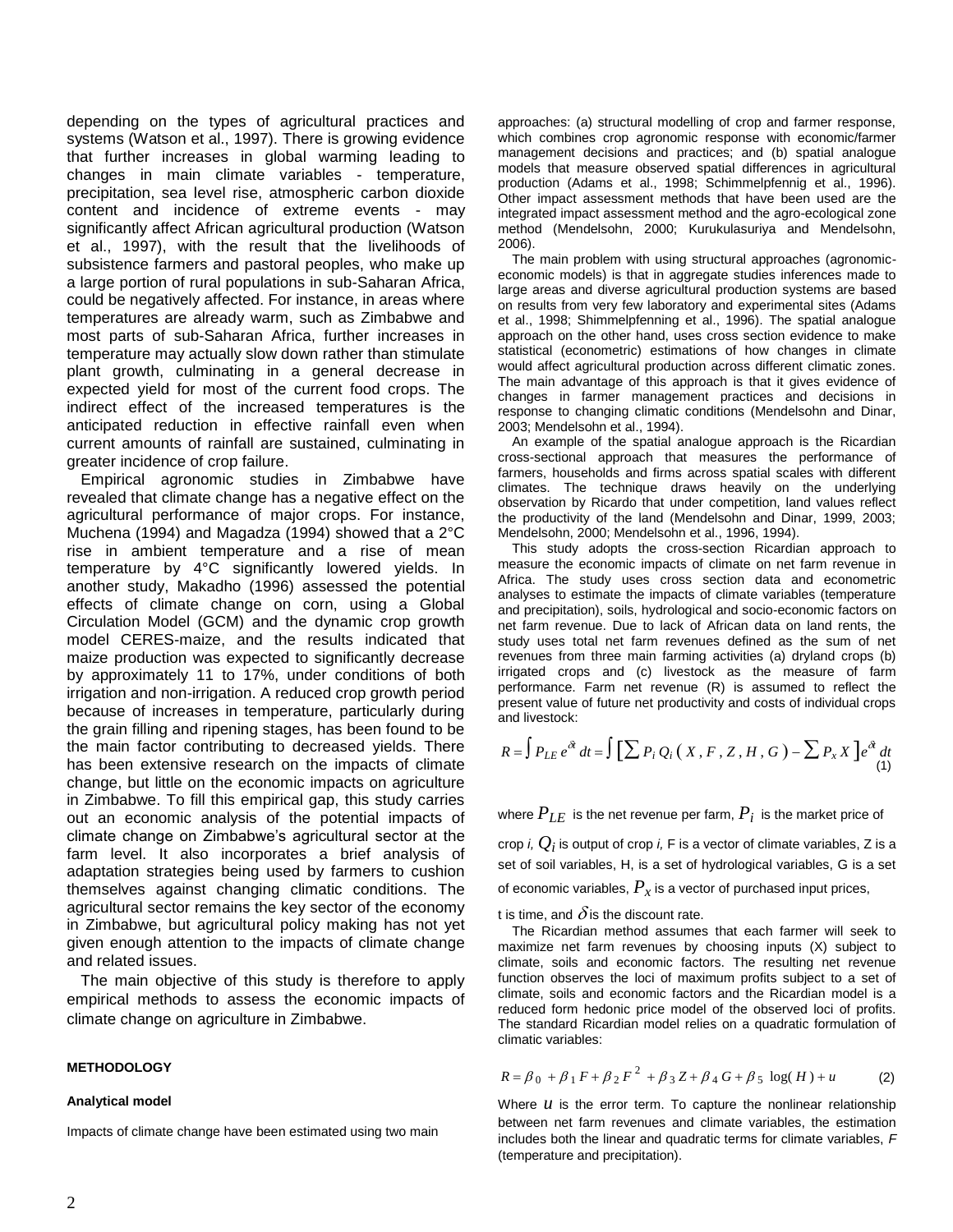| <b>Province</b>            | Mean net farm revenue | Range   |
|----------------------------|-----------------------|---------|
| Manicaland                 | 281.31                | 2094.95 |
| <b>Mashonaland Central</b> | 915.23                | 5036.57 |
| Mashonaland East           | 499.93                | 2769.09 |
| <b>Mashonaland West</b>    | 240.23                | 1879.34 |
| Masvingo                   | 231.71                | 2744.46 |
| <b>Midlands</b>            | 375.13                | 2665.44 |
| Total sample               | 355.89                | 5859.27 |

**Table 1.** Variability in net farm revenue across provinces and the whole sample (US\$/ha).

#### **Description of data**

This study is based on a cross-sectional farm household survey conducted in a number of provinces and selected districts across the country as part of the Global Environment Facility/World Bank (GEF/WB)-CEEPA funded Project: Climate, Water and Agriculture*:* Impacts on and Adaptations of Agro-ecological Systems in Africa (Nhemachena, 2009; Dinar et al., 2008). The survey covered most of the country's provinces except two, which were omitted because of budgetary constraints. However, the sampled households give a fair representation of the farming systems in the country. The survey collected data for the 2002/2003 and 2003/2004 farming seasons for both crop and livestock production activities. It provided information about relevant socio-economic variables such as farm size, household size, household assets (for example, ploughs) and access to extension services, for use in the Ricardian analysis. The surveyed districts were selected on the basis of agro-climatic and hydrological zones, provincial representation and latitude. The district sample of smallholder dryland farmers was based on the proportion of district population to the total population of all selected districts. The target sample size was 1000 smallholder households, but because of budgetary constraints and the inaccessibility of some areas only 700 were finally surveyed. Only smallholder farmers were surveyed because former large-scale and now resettled areas were not readily accessible. The fact that largescale farms were not included in the sample meant that the study also could not assess the effects of technology on net farm revenues.

As mentioned earlier, this study used net farm revenue to measure farm performance due to lack of data on land rents. Total net farm revenue is defined as the sum of net revenues from production of crop and livestock activities. The Ricardian approach is traditionally based on analysing net revenue or land value per hectare. As most farmers in Africa graze livestock on open access communal land it was very difficult to measure the amount of land farmers allocate to livestock production. Therefore, since this study combined net revenue for both crop and livestock production we could not use net revenue per hectare and instead used net revenue per farm making the unit of analysis in this study the farm.

The explanatory variables consist of seasonal climate variables, soils, water flow and socio-economic factors (Nhemachena, 2009). The study relied on long-term average climate (normals) for districts in Africa (Dinar et al., 2008; Kurukulasuriya et al., 2006). Soil data came from the Food and Agriculture Organization (FAO, 2003). Data on hydrological variables (e.g. flow and runoff for each district) were obtained from Strzepek and McCluskey (2007). The explanatory variables included in this study have been shown to affect net farm revenue in many other African Ricardian models (Dinar et al., 2008; Kurukulasuriya and Mendelsohn, 2008; Mano and Nhemachena, 2007).

A prior expectation was that farm net revenues would vary across

spatial scales and in this case across provinces. Because the provinces cover more than one agro-climatic zone they generally exhibit spatial differences in climatic variables and it was therefore expected that this would cause net farm revenues to vary both within provinces and across all the sampled households. Table 1 shows variability in net farm revenue. The results show great variability in net farm revenue within provinces and across the whole sample, indicating that net revenue may be influenced by differences in climatic conditions in the various agro-climatic zones in each province. The empirical analysis therefore tried to find the climatic, soil, socio-economic and hydrological variables that would help explain this variability.

#### **RESULTS AND DISCUSSION**

The Ricardian model results are shown in Table 2. Among the socio-economic variables, more years of education and increased access to extension services are associated with improved farming information that is important for agricultural productivity. The results also show that small farms are more productive on per hectare basis compared to large farms. The possible reason for this observation is that small farms use fixed resources such as household labour and other inputs over a smaller area compared to large farms. Other important factors that have significant effects on net farm revenues include: short distances from the capital, high livestock index, access to irrigation.

The important policy message from this finding is that the government, private sector and Non-governmental organisations (NGOs) can improve net farm performances for smallholder farms by ensuring increased farmer training, and helping farmers acquire more livestock. Another important policy message is that short distances to the capital are important in improving net farm revenues. The implication of this finding is that there is crucial need to provide easy access to both input and output markets in the country to help shorten distances to markets. The results show that irrigation and livestock are important factors significantly affecting net farm performances in the country. The policy message from this result is that these two factors can provide a useful channel of farmer adaptation strategy and help in improving net farm revenues in the smallholder farming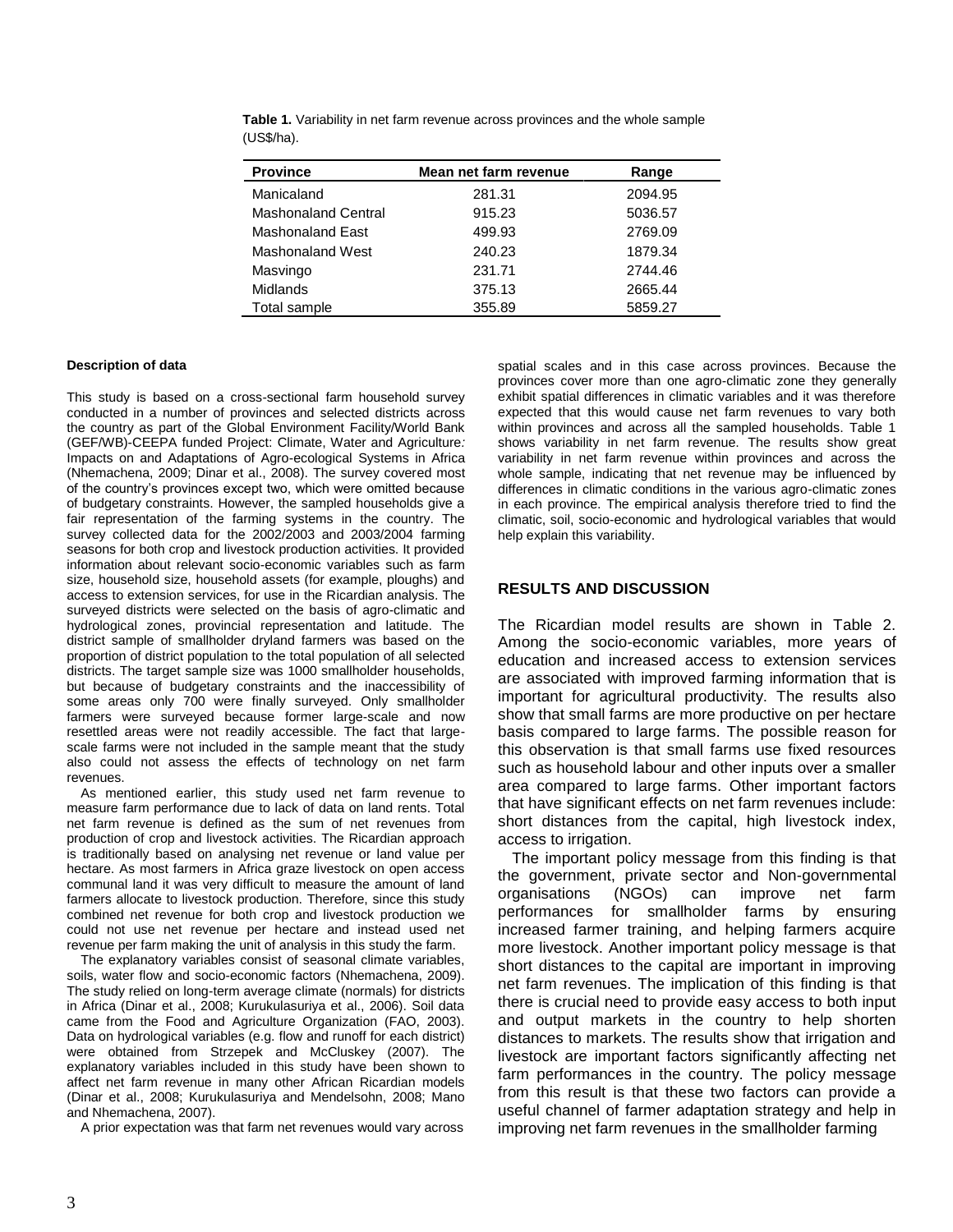| Variable               | All farms coefficient   | <b>Dryland coefficient</b> | Dryland and Irrigate coefficient |
|------------------------|-------------------------|----------------------------|----------------------------------|
| Constant               | 809.559 (3.61***)       | 1050.436 (6.59***)         | $-356.491 (-4.22***)$            |
| summer_temp            | $-27.647$ $(-3.11***)$  | $-39.124$ $(-2.05**)$      | $-15.212$ $(-6.54***)$           |
| autum_temp             | $-94.305(-1.24)$        | $-108.713(-2.53**)$        |                                  |
| winter_temp            | 83.012 (4.79***)        | 122.861 (2.77**)           | 254.331 (3.35***)                |
| spring_temp            |                         |                            |                                  |
| summer_tempsq          | $-1.083(-3.17***)$      | $-1.317(-2.14**)$          | $-1.591(-6.56***)$               |
| autum_tempsq           | $3.232(2.24**)$         | $3.420(2.57**)$            | $1.049(4.88***)$                 |
| winter_tempsq          | $-1.481(-5.02***)$      | $-2.343(-3.03**)$          | $-5.608(-3.16***)$               |
| spring_tempsq          | $-1.042$ $(-1.76^*)$    | $-1.186(1.60*)$            | $-1.301(-2.15**)$                |
| summer_precip          | 263.981 (2.50**)        | 146.694 (1.77*)            | 135.076 (7.87***)                |
| autum_precip           | $-5.197 (-3.67***)$     | $-6.355(-2.13**)$          |                                  |
| winter_precip          | ?                       | ?                          | ?                                |
| spring_precip          | ?                       | ?                          | ?                                |
| summer_precipsq        | $-0.811(-2.24**)$       | $-0.417(-4.54***)$         | $-0.397(-6.54***)$               |
| autum_precipsq         | $0.202$ (3.49***)       | $0.160(1.81*)$             | $0.122(9.11***)$                 |
| winter_precipsq        | 1.548(1.37)             | $1.631(1.96^{*})$          | $1.392(8.22***)$                 |
| spring_precipsq        | $-1.221(-1.08)$         | $-1.026$ $(-1.85^*)$       | $-1.109(-8.00***)$               |
| Soil perci             | $-1023.718(-2.61**)$    | $-859.403(-1.78*)$         |                                  |
| Soil perclcFU          | 105.639 (3.97***)       | 429.295 (2.29**)           | 221.024 (6.24***)                |
| Soil perclfCU          | 1264.994 (2.16**)       | 294.798 (1.96*)            |                                  |
| Soil perclgCU          | 1029.376 (2.69***)      | 338.8254 (4.64***)         |                                  |
| Soil percC_qc1~1a      | 262.422 (1.70*)         | 145.679 (2.16**)           |                                  |
| Population_density     | 9.726 (0.93)            | $-1.05$ $(-1.76^*)$        | $-0.093(-1.54)$                  |
| Extension_contact      | $2.869(5.14***)$        | 154.764 (3.03***)          | 600.641 (6.99***)                |
| Household_size         | 21.805 (2.98***)        | 14.539 (1.37)              | 52.854 (6.77***)                 |
| Education_years_head   | 12.96162 (3.47***)      | 12.718 (2.38**)            | 30.532 (7.13***)                 |
| Total_cropped_area     | $-80.653$ $(-15.02***)$ | $-84.623(-11.12***)$       | $-58.784$ $(-8.31***)$           |
| Distance_capital       | $-13.964$ ( $-2.30**$ ) | $-22.107(-1.81*)$          | $-29.411(-2.79**)$               |
| Livestock_index        | $4.234(10.62***)$       | 4.892 (6.83***)            | $3.271(9.56***)$                 |
| Irrigation (1/0)       | 110.737 (2.89***)       |                            |                                  |
| Pseudo R <sup>4</sup>  | 0.1871                  | 0.2312                     | 0.2458                           |
| Number of observations | 500                     | 377                        | 123                              |

**Table 2.** Response of farm net revenue to climate, soil and socio-economic variables**.**

\*, \*\*, \*\*\*, Significant at 10, 5 and 1% levels respectively.

sector in the face of changing climatic conditions.

The irrigation variable was also significant and positive in explaining variability of net farm revenues. This result further emphasize the importance of irrigation as an important factor in helping farmers particularly during the winter season and mid-season dry spells in summer. Farmers with access to irrigation have the capacity to cushion themselves against the harsh temperatures and limited rainfall during the dry periods. The important policy message from this finding is that promoting irrigation is very important in helping farmers cushion themselves against further changing climate. For example, the countrywide irrigation programme being implemented by the department of irrigation in the office of the president can go a long way in helping farmers in the face of further increases in climate if the

implementation of the programme reaches the needy smallholder farmers in the country.

Another important point to note is that livestock is very important and can be another important source of livelihood for the smallholder farmers. Livestock, particularly cattle are an important asset in the farming system and can do well in dry climate. In this case promoting livestock production as a switch option and or complementary option to crop production in dry areas is an important safety net in the face of changing climate in the country. The policy message therefore is that livestock improvement programmes by the government's department of veterinary services and private companies is vital in sustaining farming households in the face on changing climate.

We also estimated models that included the effects of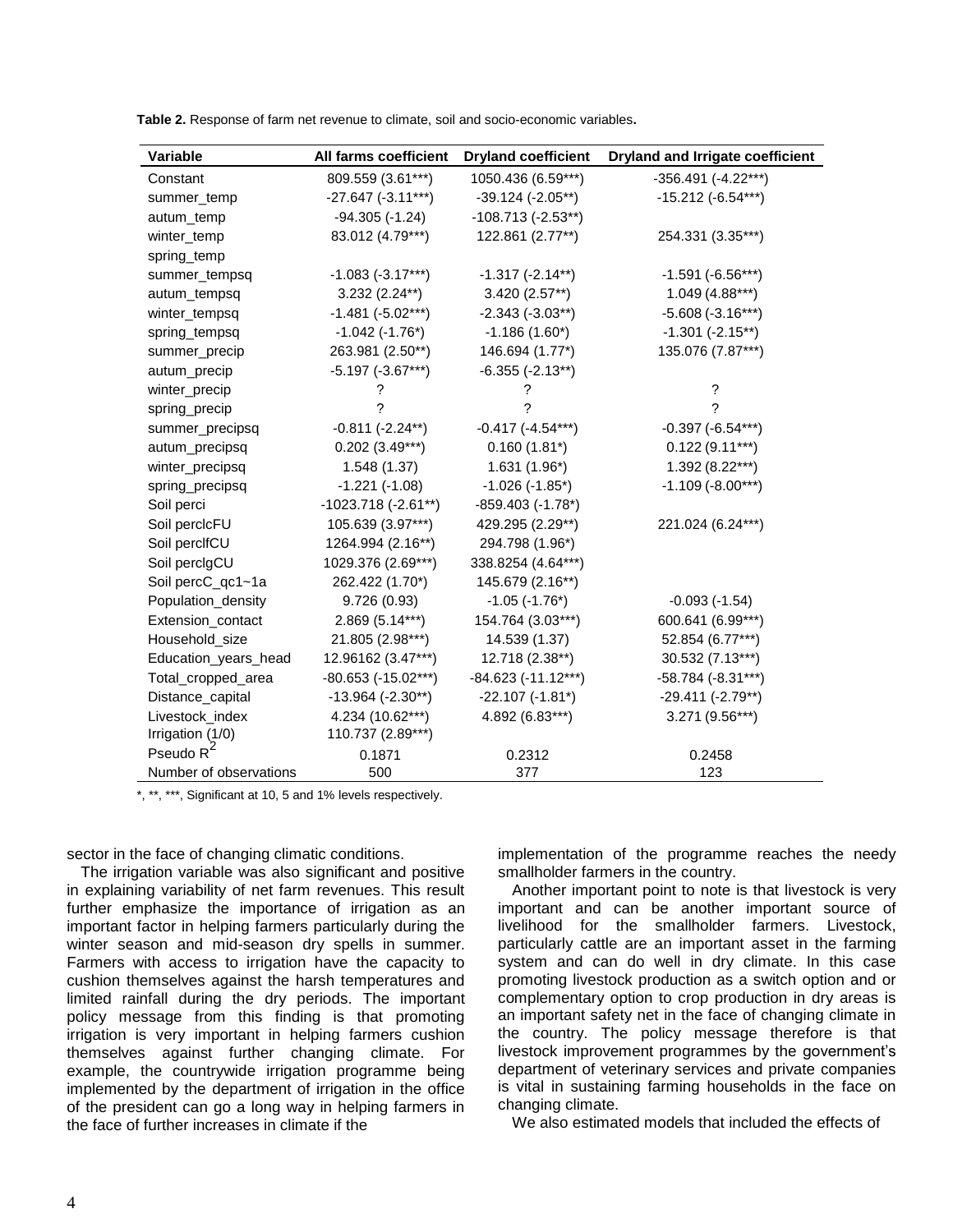| <b>Season</b>        | All farms regression | <b>Dryland regression</b> | <b>Irrigation regression</b> |
|----------------------|----------------------|---------------------------|------------------------------|
| <b>Temperature</b>   |                      |                           |                              |
| Summer               | $-86.34***$ (-4.82)  | $-98.63***$ (-7.26)       | $-76.74***$ $(-3.79)$        |
| Autumn               | $39.05**$ (2.26)     | 32.39*** (2.19)           | 43.28* (1.74)                |
| Winter               | 34.08*** (1.58)      | 45.44** (2.47)            | 69.04** (2.22)               |
| Spring               | $-44.13$ ( $-2.63$ ) | $-50.36$ ( $-3.51$ )      | $-55.24*(2.28)$              |
| <b>Precipitation</b> |                      |                           |                              |
| Summer               | 39.54*** (15.37)     | $31.29**$ (12.16)         | 25.21*** (9.81)              |
| Autumn               | $30.90***$ (7.76)    | 22.23** (5.58)            | $21.80*(5.47)$               |
| Winter               | $23.07*$ (0.48)      | 24.30** (0.51)            | $20.74*(0.43)$               |
| Spring               | 37.80 (1.64)         | $31.76*$ (1.38)           | $34.33*$ (-1.49)             |

**Table 3.** Marginal effects of seasonal temperature and precipitation on net revenue.

\*, \*\*, \*\*\*, Significant at 10, 5 and 1% levels respectively. The numbers in brackets represent the elasticities.

including runoff as an additional source of water. The results (not shown in this paper) show positive relationships between net farm revenues and run off as an additional source of water for farms with irrigation and all farms and the relationship is negative for dry land farms. The possible explanation for this is that increases in runoff are more beneficial to farms with irrigation compared to dry land farms that do not use any runoff. These results are consistent with the expectation that additional water will increase water availability for agricultural activities and augment rainwater in times of seasonal dry spells. In this case, additional water sources in the form of runoff can be used as sources of water for irrigation during seasonal dry spells and help improve crop productivity and hence farm net revenues.

Adding interaction terms between mean runoff and climatic variables (temperature and precipitation), did not change the results much. For all farms and dryland farming, runoff and the interaction term between runoff and precipitation had both significant positive sign at 1% significant level. The results indicate that additional sources of water are very important for improving net farm performances for farmers in the country.

The results have important policy implications on the importance of providing additional water sources to rainfed smallholder agriculture particularly through irrigation. This further point to the significance of irrigation and the government can play an important role in providing additional water source to farmers through irrigation. On the other hand for farms with irrigation, both the interaction terms were also significant at 1% significant level.

# **Marginal effects of climate variables on net farm revenues**

The study also calculated marginal impacts of climate variables (temperature and precipitation) using results from the Ricardian model (Table 2). The marginal impacts of a change in each climate variable were calculated to help interpret the climate coefficients. The marginal values depend on the regression equation that is being used and the climate that is being evaluated. The marginal effect of temperature and precipitation is evaluated at the mean for each sample, for instance the marginal effect of summer temperature on dryland is evaluated at the mean temperature of dryland.

The results on Table 3 are based on the results from using coefficients in Table 2. The results also indicate that higher summer temperatures have negative effects on net farm revenues implying that further increase in temperature would be harmful to agricultural activities in the country. A further increase in summer temperature by 1°C degree would reduce net farm revenues by about \$86 per hectare for all farms and about \$98 for dryland and \$76 for farms with irrigation. As with summer temperatures increases in spring, temperatures results in decreases in net farm revenues. Increases in winter and autumn temperatures are beneficial to crop production and increases net farm revenues by about \$34 per hectare for all farms and about \$45 for dry land and \$69 for farms with irrigation.

On the other hand, the increase in precipitation has positive effects on net farm revenues. The benefits are high for summer and spring precipitation increase and an increase in summer precipitation by 1 mm would result in an increase in net farm revenues of about \$39; \$31 and \$25 per hectare, respectively for all farms, dryland farms and farms with irrigation. The increases in winter and autumn precipitation show almost similar results and both have positive effects on net farm revenues as withsummer and spring precipitation. The results points to the importance of more summer rain for successful farming in the country. More rainfall is associated with positive gains in net farm revenues, and the possible explanation for this observation is due to the recurring droughts in the country since 2000. Therefore, more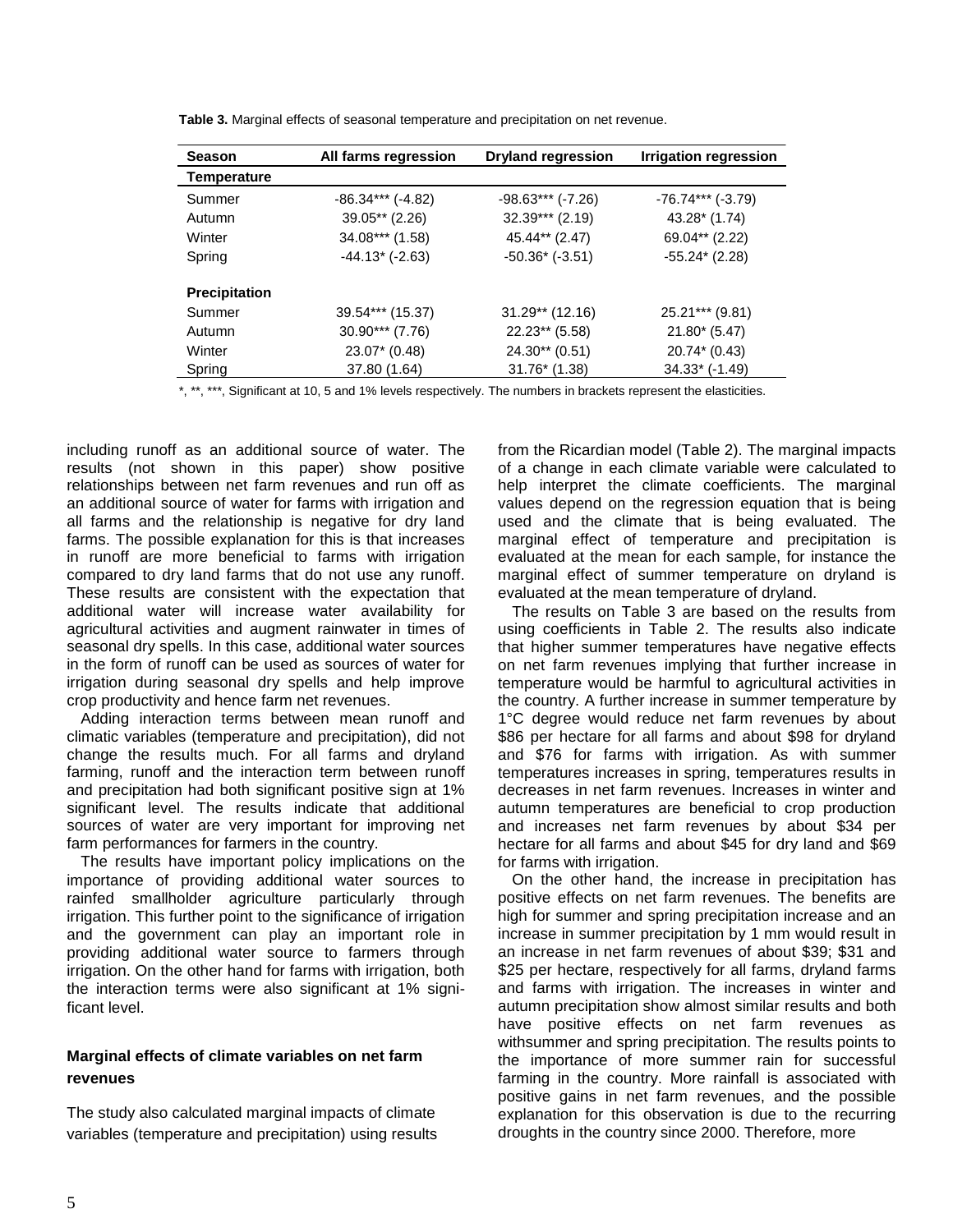rainfall will be beneficial and crucial for successful farming in most parts of the country. The elasticity results show that net farm revenues are highly sensitive to changes in climate and this is relatively high for both summer temperature and precipitation. This is the main cropping season and changes in climate variables in this season have relatively high impacts on net farm revenues compared to the other seasons. It is important to also note that dryland farms are highly sensitive to changes in temperature and precipitation and they are affected most due to these changes as they have relatively high elasticities.

## **Conclusion**

The study measured the economic impacts of climate change on agriculture in Zimbabwe based on a crosssection survey of over 700 farming households. We applied the Ricardian approach to analyse the response of net revenue from crop and livestock agriculture across various farm types and systems in the country to changes in climate normals (that is, mean rainfall and temperature). The sensitivity of net farm revenues was used to make inferences on the food security implications of climate change in the country. The analyses controlled for effects of key socioeconomic, technology, soil and hydrological factors influencing agricultural production. Results show that net farm revenues are affected negatively by increase in temperature and positively by increase in precipitation.

The results from sensitivity analysis suggest that agricultural production in Zimbabwe's smallholder farming system is significantly constrained by climatic factors (high temperature and low rainfall). Farms with irrigation are more resistant to changes in climate, indicating that irrigation is an important adaptation option to help reduce the impact of further changes in climate. Dryland farming predominantly typical in Zimbabwe is the most vulnerable to warming and lower rainfall, whereas the irrigated systems are the most tolerant. These results have important policy implications especially for the need to support dryland smallholder adaptation strategies for agricultural development in the country in light of expected climate changes. For example, irrigation offered better adaptation options for farmers against further warming and drying predicted under various future climate scenarios.

# **Conflict of Interest**

The author(s) have not declared any conflict of interests.

## **REFERENCES**

Adams RM, Hurd BH, Lenhart S, Leary N (1998). Effects of global change on agriculture: an interpretative review. Climate Research,

11:19–30.http://dx.doi.org/10.3354/cr011019

- Dinar A, Mendelsohn R, Hassan R, Benhin J (2008).Climate Change and Agriculture in Africa: Impacts Assessment and Adaptation Strategies. Earthscan. London.
- FAO (Food and Agriculture Organization) (2003). The digital soil map of the world: Version 3.6 (January), Rome, Italy.

Kates RW (2000). Cautionary tales: Adaptation and the global poor. Climatic Change 45:5-17.http://dx.doi.org/10.1023/A:1005672413880 Kurukulasuriya P, Mendelsohn R (2006). A Ricardian Analysis of The Impact of Climate Change on African Cropland, A report submitted to

- CEEPA, University Of Pretoria, as part of a GEF/WB study on "Regional Climate, Water and Agriculture: Impacts on and Adaptation
- of Agro-ecological Systems in Africa", unpublished. Kurukulasuriya P, Mendelsohn R, Hassan R, Benhin J, Diop M, Eid HM, Fosu KY, Gbetibouo G, Jain S, Mahamadou A, El-Marsafawy S,
- Ouda S, Ouedraogo M, Sène I, Maddision D, Seo N, Dinar A (2006). Will African agriculture survive climate change? The World Bank Economic Review, 20(3):367-
- 388.http://dx.doi.org/10.1093/wber/lhl004
- Kurukulasuriya P, Mendelsohn R (2008). A Ricardian analysis of the impact of climate change on African cropland. Afr. J. Agric. Res. Econ. 2(1):1-23.
- Magadza CHD (1994). Climate Change, some likely multiple impacts in Southern Africa, Food Policy. 19(2):165-
- 191.http://dx.doi.org/10.1016/0306-9192(94)90068-X
- Makadho JM (1996). Potential effects of climate change on corn production in Zimbabwe. Climate Res. 6(2):147-
- 151.http://dx.doi.org/10.3354/cr006147
- Mano R, Nhemachena C (2007). Assessment of the economic impacts of climate change on agriculture in Zimbabwe: a Ricardian approach. Policy Research Working Paper 4292, Development Research Group, Sustainable Rural and Urban Development Team. The World Bank, 1818 H Street NW, Washington, DC 20433.
- Mcguigan C, Reynolds R, Wiedmer D (2002). Poverty and climate change: Assessing impacts in developing countries and the initiatives of the international community. London School of Economics Consultancy Project for the Overseas Development Institute.
- Mendelsohn R, Dinar A (1999). Climate change, agriculture, and developing countries: Does adaptation matter? World Bank Res. Obs. 14(2):277-293.http://dx.doi.org/10.1093/wbro/14.2.277
- Mendelsohn R, Dinar A (2003). Climate, water, and agriculture. Land Econ. 79(3):328-341.http://dx.doi.org/10.2307/3147020
- Mendelsohn R, Nordhaus W, Shaw D (1994). The impact of global warming on agriculture: A Ricardian analysis. Am. Econ. Rev. 84:753-771.
- Mendelsohn R, Nordhaus W, Shaw D (1996). Climate impacts on aggregate farm values: Accounting for adaptation. Agric. Forest
- Meteorol. 80:55-67.http://dx.doi.org/10.1016/0168-1923(95)02316-X
- Mendelsohn R (2000). Measuring the Effect of Climate Change on Developing Country Agriculture, Two essays on climate change and agriculture, A developing country perspective, FAO economic and social development paper P.145.
- Muchena P (1994). Implication of climate change for maize yields in Zimbabwe. In Rosenzweig C & Iglesias A (eds), Implications of climate change for international agriculture: Crop modeling study. EPA, Washinghton DC:230-B-003.
- Nhemachena C (2009). Agriculture and Future Climate Dynamics in Africa: Impacts and Adaptation Options. PhD Thesis. Department of Agricultural Economics, Extension and Rural Development. University of Pretoria.
- Reilly J, Schimmelpfennig D (1999). Agricultural impact assessment, vulnerability, and the scope for adaptation. Climatic Change. 43:745- 788.http://dx.doi.org/10.1023/A:1005553518621
- Rosenzweig C, Parry ML (1994). Potential impact of climate change on world food supply. Nature 367:133- 138.http://dx.doi.org/10.1038/367133a0
- Schimmelpfennig D, Lewandrowski J, Reilly J, Tsigas M, Parry I (1996). Agricultural Adaptation to Climate Change: Issues of Long-run Sustainability. Agricultural Economic Report No. (AER740), United States Department of Agriculture, USA.
- Strzepek K, Mccluskey A (2007). District level hydroclimatic time series